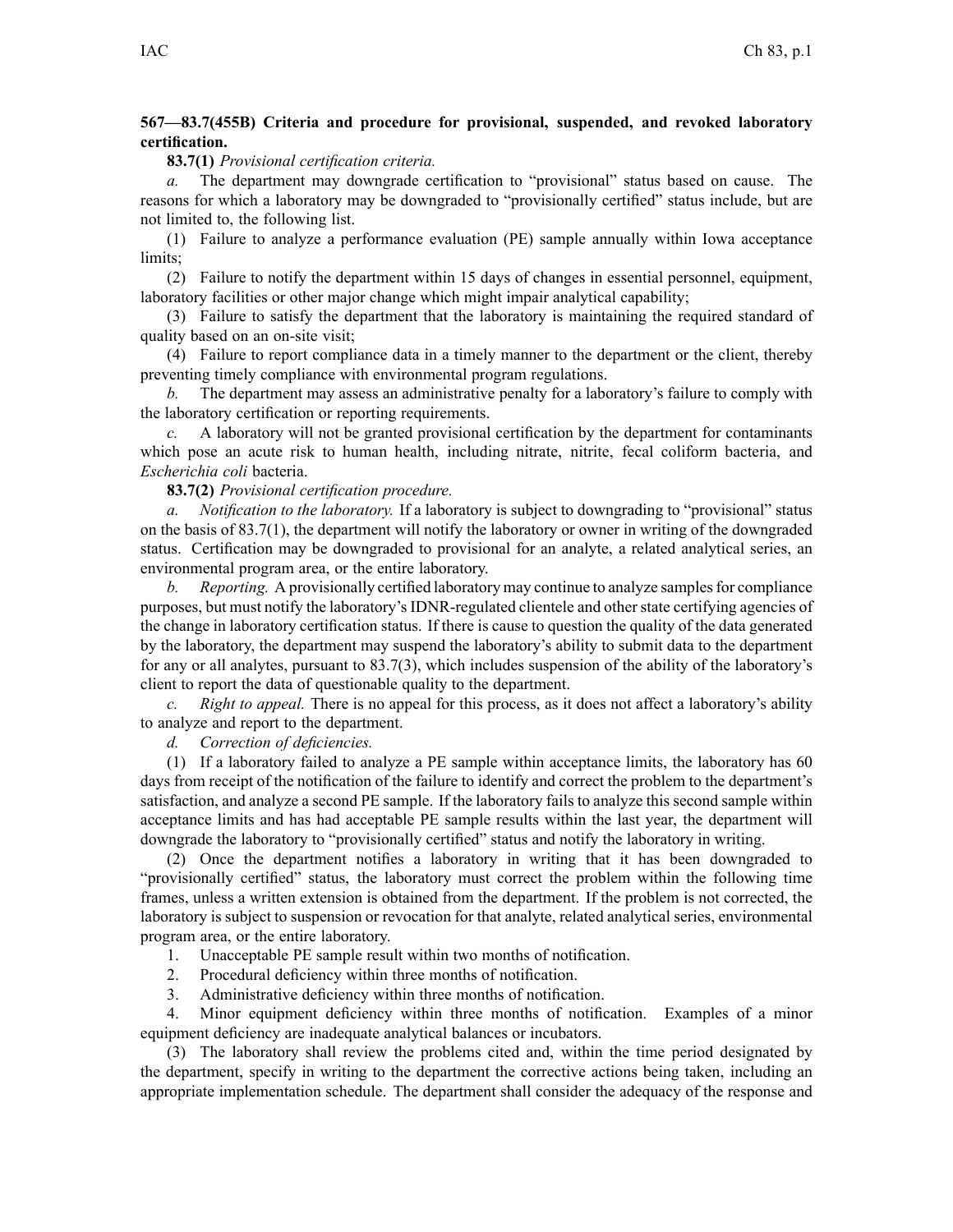notify the laboratory of its certification status in <sup>a</sup> timely basis by mail, and may follow up to ensure corrective actions have been taken.

*e. Reinstatement.* Certification will be reinstated when the laboratory can demonstrate that all conditions for laboratory certification have been met to the satisfaction of the department and that the deficiencies which resulted in provisional certification status have been corrected. This may include an on-site visit, successful analysis of PE samples, or any other measure that the department deems appropriate.

# **83.7(3)** *Suspended certification criteria.*

*a.* The department may downgrade certification to "suspended" status based on cause. The reasons for which <sup>a</sup> laboratory may be downgraded to "suspended" status include, but are not limited to, the following list.

(1) Failure to analyze <sup>a</sup> PE sample annually for contaminants which pose an acute risk to human health, including nitrate, nitrite, fecal coliform bacteria, and *Escherichia coli* bacteria, or which pose an imminent risk to the environment;

(2) Failure to analyze <sup>a</sup> PE sample annually within Iowa acceptance limits for contaminants which pose an acute risk to human health, including nitrate, nitrite, fecal coliform bacteria, and *Escherichia coli* bacteria, or which pose an imminent risk to the environment;

(3) Failure to correct previously identified deficiencies, which resulted in "provisional" certification status, within the prescribed time frames of 83.7(2)*"d"*;

(4) Failure to analyze <sup>a</sup> PE sample within Iowa acceptance limits when there is not <sup>a</sup> reliable history of successful PE sample analysis within the pas<sup>t</sup> 12 months;

(5) Failure to satisfy the department that the laboratory is producing accurate data.

*b.* Administrative penalty. The department may assess an administrative penalty for <sup>a</sup> laboratory's failure to comply with the laboratory certification or reporting requirements.

*c.* Emergency certification suspension. The department may suspend certification without providing notice and opportunity to the laboratory to be heard if the department finds that the public health, safety, or welfare imperatively requires emergency action, and incorporates <sup>a</sup> finding to that effect in its administrative order, pursuan<sup>t</sup> to 561—subrule 7.16(6).

# **83.7(4)** *Suspended certification procedure.*

*a. Notification to the laboratory.* If <sup>a</sup> laboratory is subject to downgrading to "suspended" status on the basis of 83.7(3), the department will notify the laboratory or owner in writing of its intent to suspend certification in accordance with 561—7.16(17A,455A). Certification may be suspended for an analyte, <sup>a</sup> related analytical series, an environmental program area, or the entire laboratory.

*b. Reporting.* Once the suspension is effective, <sup>a</sup> laboratory must immediately discontinue analysis and reporting of compliance samples, may not analyze or repor<sup>t</sup> samples for compliance with departmental standards, and must notify the laboratory's Iowa regulated clientele and other state certifying agencies of the change of the laboratory certification status. Any results generated during the period of suspension may not be used for compliance purposes by the department.

*c. Right to appeal.*

(1) The laboratory may appeal this decision by filing <sup>a</sup> written notice of appeal and reques<sup>t</sup> an administrative hearing with the department director within 30 days of receipt of the notice of suspension of certification. Contested case procedures under 561—Chapter 7 shall govern administration of the appeal.

The appeal must identify the specific portion(s) of the department action being appealed and be supported with a statement of the reason(s) for the challenge and must be signed by a responsible official from the laboratory such as the president or owner for <sup>a</sup> commercial laboratory, or the laboratory supervisor in the case of <sup>a</sup> municipal laboratory, or the laboratory director for <sup>a</sup> state laboratory.

(2) If no timely notice of appeal is filed, suspension is effective 30 days after receipt of the notice of suspension unless an emergency suspension order is in effect.

*d. Correction of deficiencies.*

(1) If <sup>a</sup> laboratory failed to analyze <sup>a</sup> PE sample within acceptance limits, the laboratory has 30 days from receipt of the notification of the failure to identify and correct the problem to the department's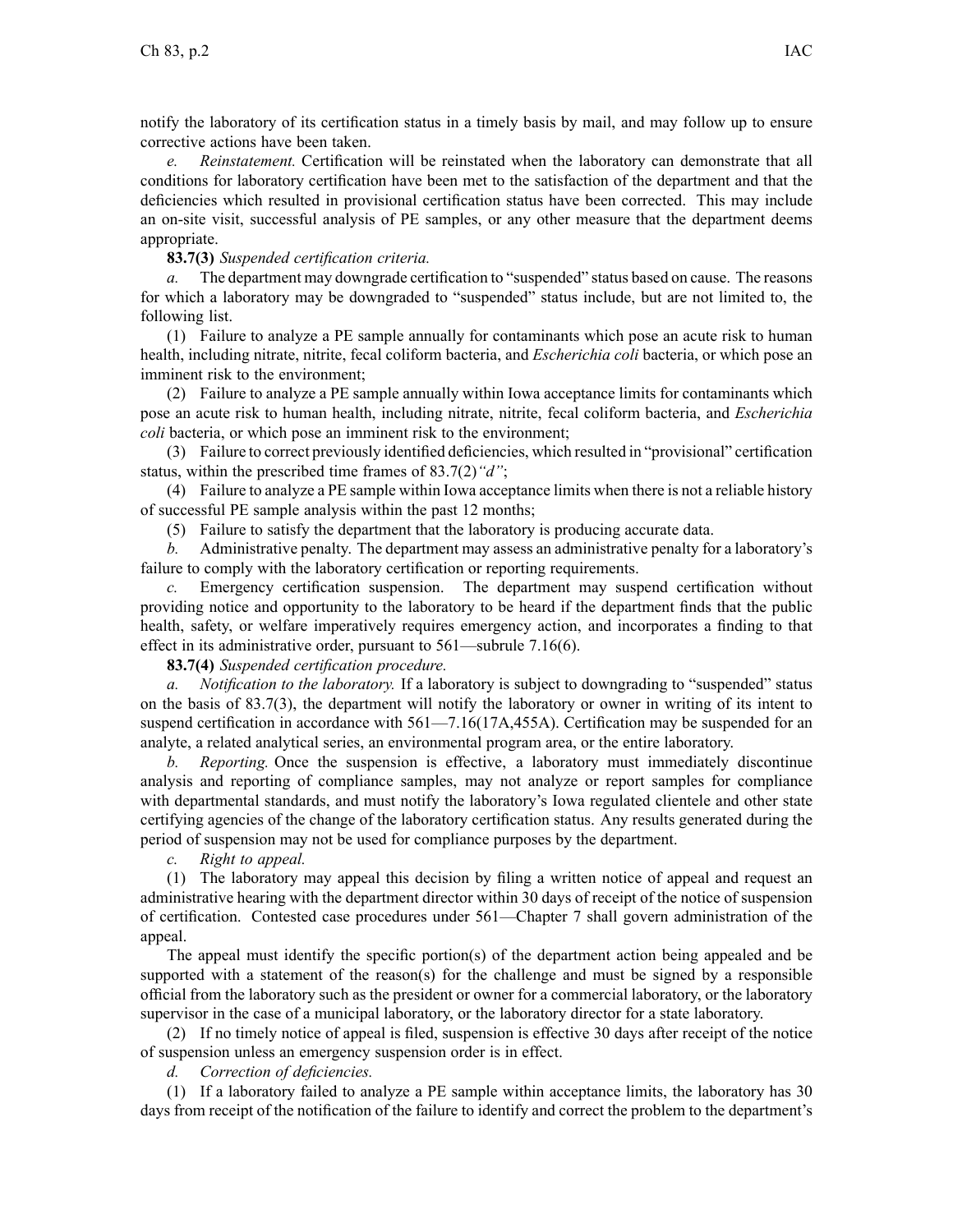satisfaction. If the laboratory fails to analyze this second sample within acceptance limits, the department will downgrade the laboratory to "suspended" status and notify the laboratory in writing.

(2) Once the department notifies <sup>a</sup> laboratory in writing that it has been downgraded to suspended status, the laboratory must correct the problem within the following timetable, unless <sup>a</sup> written extension is obtained from the department. If the problem is not corrected, the laboratory is subject to revocation for that analyte, related analytical series, environmental program area, or the entire laboratory.

1. Unacceptable PE sample result within two months of notification.

- 2. Procedural deficiency within three months of notification.
- 3. Administrative deficiency within three months of notification.

4. Minor equipment deficiency within three months of notification. Examples of <sup>a</sup> minor equipment deficiency are inadequate analytical balances or incubators.

5. Major equipment deficiency within six months of notification. An example of <sup>a</sup> major equipment deficiency would be the inability of existing complex analytical equipment to produce acceptable results, such as <sup>a</sup> chromatograph or spectrophotometer.

(3) The laboratory shall review the problems cited and, within the time period designated by the department, specify in writing to the department the corrective actions being taken including an appropriate implementation schedule. The department shall consider the adequacy of the response and notify the laboratory of its certification status in <sup>a</sup> timely basis by mail, and may follow up to ensure that corrective actions have been taken.

*e. Reinstatement.*

(1) Fee.

1. The laboratory will not be required to pay an additional fee if recertification affects an analyte or related analytical series, provided that:

●The laboratory is currently certified for other analytes, or

● A fee was paid within the two-year certification period for that related analytical series and the laboratory is certified for other parameters within that related analytical series.

2. A fee will be required if suspension affects a related analytical series effectively deleting that fee group from certification (such as all microbiological parameters in SDWA-MICRO), an environmental program area, or the entire laboratory. A fee will also be required if an additional on-site visit is required.

(2) Certification will be reinstated when the laboratory can demonstrate that all conditions for laboratory certification have been met to the department's satisfaction and, in particular, that the deficiencies which produced the suspension have been corrected. This may include an on-site visit, successful analysis of unknown samples, or any other measure that the department deems appropriate.

**83.7(5)** *Revoked certification criteria.*

*a.* The department may revoke certification for cause. The reasons for which <sup>a</sup> laboratory's certification may be revoked include, but are not limited to, the following:

(1) For laboratories of any status, failure to analyze <sup>a</sup> PE sample within Iowa acceptance limits;

(2) Failure to satisfy the department that the laboratory has corrected deficiencies identified during the on-site visit within three months for <sup>a</sup> procedural or administrative deficiency or within six months for an equipment deficiency;

(3) Submission of <sup>a</sup> PE sample to another laboratory for analysis and reporting the data as its own;

(4) Falsification of data or other deceptive practices;

(5) Failure to use required analytical methodology for analyses submitted to the department;

(6) Failure to satisfy the department that the laboratory is maintaining the required standard of quality based on the on-site visit;

(7) Persistent failure to repor<sup>t</sup> compliance data to the regulated client or the department in <sup>a</sup> timely manner, thereby preventing compliance with state regulations and endangering public health;

(8) Subverting compliance with state regulations by actions such as changing the sample type for <sup>a</sup> noncompliance sample to <sup>a</sup> compliance sample after its submission to the laboratory, allowing compliance samples to be changed to other noncompliance sample types, or selective reporting of split sample results; or